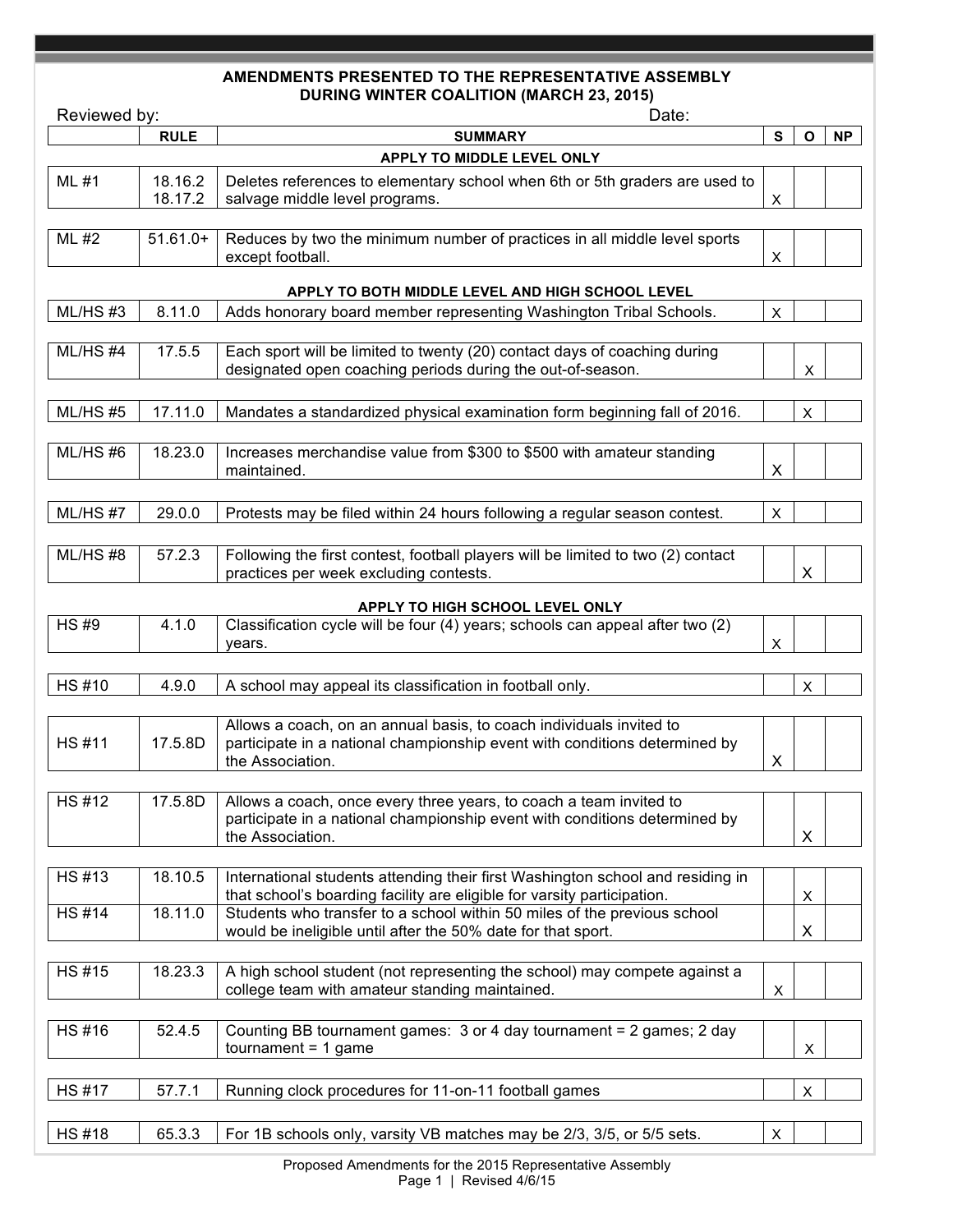

# Washington Interscholastic Activities Association **PROPOSED AMENDMENTS for the 2015 Representative Assembly**

The strike through text is proposed to be deleted from the current handbook wording. The **bold** and shaded text is proposed to be added to the current handbook wording. Amendments that pass will go into effect on August 1 unless noted otherwise.

# **APPLY TO MIDDLE LEVEL ONLY**

### **ML AMENDMENT #1**

### **18.16.0 and 18.17.0 FIFTH and SIXTH GRADE PARTICIPATION**, page 50

18.16.2 When a fifth grade student has participated in one such contest he/she is no longer eligible for that sport at the elementary level.

18.17.2 When a sixth grade student has participated in one such contest, he/she is no longer eligible for that sport at the elementary school level.

*Rationale for ML Amendment #1: Even though sixth, and sometimes fifth, graders may be used to salvage middle level programs in 1B or 2B high schools, WIAA jurisdiction is for grades seven through twelve only.*  Local school districts have the authority to determine the parameters for elementary school programs.

Proposed by the WIAA Executive Board.

# **ML AMENDMENT #2 51.61.0, 52.61.0, 55.61.0, 59.61.0, 60.61.0, 61.61.0, 63.61.0, 64.61.0, 65.61.0, 66.6.1,** pages 78-92

Reduce by two the minimum number of practices in all middle level sports except football.

*Pros for ML Amendment #2:* 

- *1. Allows for flexibility in the event a student misses a practice.*
- *2. Increases the window of eligibility, especially for students who may turn out late following an illness, injury, or when they decide to turn out when they see their friends having fun.*
- *3. Based on the amendment that passed last spring, it is possible for an individual/team to participate in a jamboree after eight (8) practices.*
- *4. High school individuals/teams that are involved in state playoffs may waive up to one-half of the practices for the succeeding season (only five (5) practices required.) Many middle level athletes also go directly from one sport to another.*
- *5. The reduction to only eight (8) required practices would be a great benefit to middle level leagues that offer five (5) sports seasons.*

#### *Cons for ML Amendment #2:*

- *1. Eight (8) practices may not be enough to adequately prepare for the first game.*
- *2. Some sports require more information and preparation time than others.*

*Note: The WIAA Sports Medicine Advisory Committee has stated that there is no statistical data to determine the exact number of days of practice required for a student to be physically fit to compete.*

Proposed by Jenkins Junior High, Colville Junior High, Kettle Falls Junior High, Deer Park Junior High, and Medical Lake Junior High.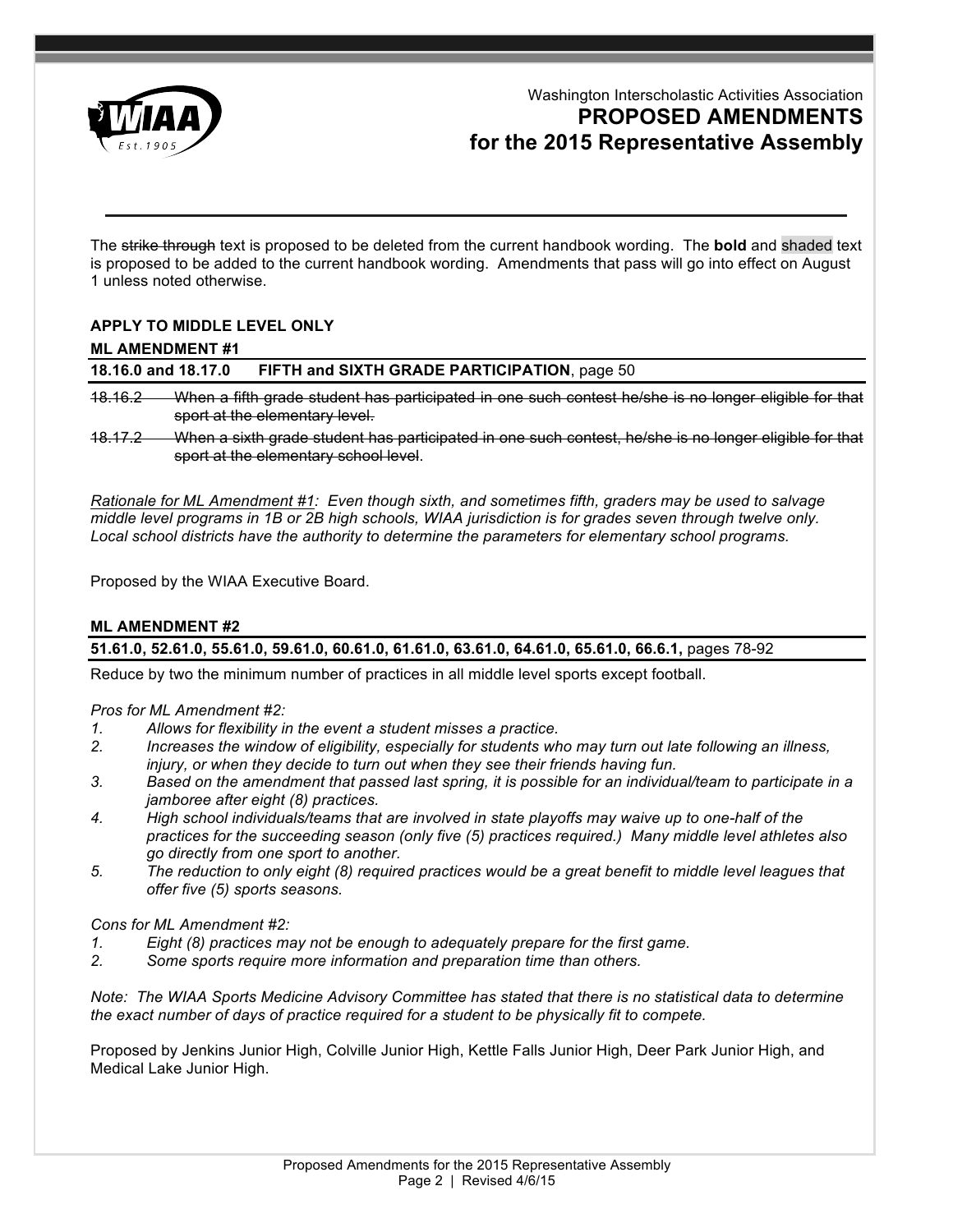### **APPLY TO BOTH MIDDLE LEVEL AND HIGH SCHOOL LEVEL**

#### **ML/HS AMENDMENT #3**

# **8.0.0 WIAA EXECUTIVE BOARD,** page 11

**8.11.0 HONORARY MEMBERS OF WIAA EXECUTIVE BOARD** - The duties and privileges of the honorary members shall be to attend WIAA Executive Board meetings and to participate in the discussions and business of the Association without voting privileges. Honorary members shall include representatives of the Washington State School Directors Association, Washington Secondary School Athletic Administrators Association, Washington Association of Secondary School Principals, Association of Washington Middle Level Principals, Washington Association of School Administrators, Washington State Coaches Association, Washington Officials Association, Washington Federation of Independent Schools, **Washington Tribal Schools**, and a representative of the Fine Arts and Leadership programs under WIAA jurisdiction. The Fine Arts position will rotate between the Washington Music Educators Association (WMEA) and the Washington State Forensic Association (WSFA) with WMEA in 2014-2017 and WSFA in 2017-2020 and succeeding years in a similar manner.

*Rationale for ML/HS Amendment #3: Tribal Schools are a unique group of WIAA member schools, in that some are a separate school district, some are considered public schools, while some are within a multi-high school public school district. While their setting and structure may vary, they still form a specific group of WIAA member schools that do not have a direct voice on the WIAA Executive Board. A Native American Advisory Committee, similar to the Superintendent's Advisory Committee, was formed in 2013-14 to provide a communication link. That special committee will determine the selection process for the individual to serve as its honorary member on the WIAA Executive Board.*

Proposed by the WIAA Executive Board.

#### **ML/HS AMENDMENT #4**

| 17.5.0 | OUT-OF-SEASON, pages 19-26                                                                                                                                                                                                                               |  |
|--------|----------------------------------------------------------------------------------------------------------------------------------------------------------------------------------------------------------------------------------------------------------|--|
| 17.5.0 | <b>OUT-OF-SEASON - DEFINITION</b> – Out-of-season is that time during which paid or volunteer coaches<br>cannot coach present or future squad members except during designated coaching periods.                                                         |  |
| 17.5.5 | A coach of a school team (paid or volunteer) may coach only during the WIAA sport season and up<br>to twenty (20) days during the designated open coaching periods.                                                                                      |  |
|        | Each sport will be limited to twenty (20) contact days of coaching, regardless of<br>17.5.5.1<br>the number of coaches for that sport.                                                                                                                   |  |
|        | Although these rules apply equally to middle level and high school level coaches,<br>17.5.5.2<br>the time periods are determined according to the high school seasons.<br>August 1 through the first day of the fall sports season - no coaching allowed |  |
|        | First day of the fall sports season until Monday of the first full week in October - no coaching<br>allowed except for the fall sports in season                                                                                                         |  |
|        | Monday of the first full week in October through the first day of the winter sports season -<br>open coaching for coaches of all sports                                                                                                                  |  |
|        | First day of the winter sports season until Monday of the first full week in January - no<br>coaching allowed except for the winter sports in season                                                                                                     |  |
|        | Monday of the first full week in January through the first day of the spring sports season -<br>open coaching for coaches of all sports                                                                                                                  |  |
|        | First day of the spring sports season until Monday of the first full week in April - no coaching<br>allowed except for the spring sports in season                                                                                                       |  |
|        | Monday of the first full week in April through the final day of the spring sports tournaments -<br>open coaching for coaches of all sports                                                                                                               |  |
|        | First day following the spring sports tournaments until August 1 - no coaching restrictions<br>except for football.                                                                                                                                      |  |
|        | $\bigcap_{i=1}^n A_i$ is the set of KAI and $\bigcap_{i=1}^n A_i$ is a set of $H A$                                                                                                                                                                      |  |

Continuation of ML/HS Amendment #4: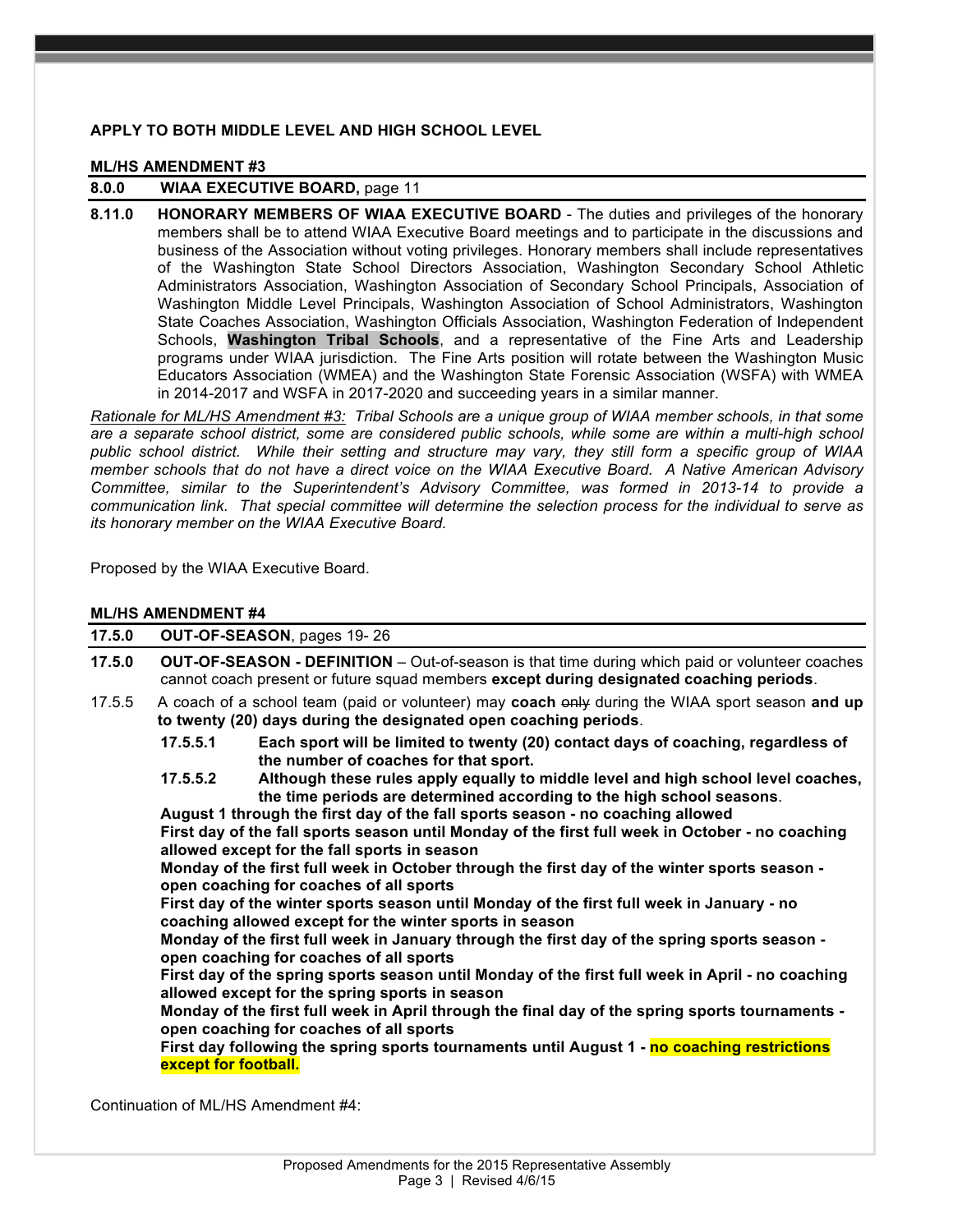- **17.5.5.3 Each coaching contact during the designated open coaching periods is limited to a two-hour time block.**
- **17.5.5.4 Supervision of open gym and conditioning, excluding weight training, is included in the twenty (20) days of contact during the designated open coaching periods. 17.5.5.5 In football, pads and helmets may not be worn.**
- 17.5.8 In the sport coached, a school coach may not sponsor, coach or direct activities which resemble outof-season practices or contests to any student (high schools and feeder schools in the school district) except during the designated season for that sport **or during the designated coaching period** until after the final spring WIAA tournament is completed (high school) or until after the completion of the final spring sports season (middle level.) A feeder school may be either grades 7 and 8 or grades 7, 8 and 9.
- **17.7.0 OFF SEASON CONDITIONING WEIGHT TRAINING** A member school may organize and supervise an off season weight training conditioning program to include weight training, running and exercising provided all of the following conditions are met:
	- 17.7.1 Participation in off season **weight training** conditioning cannot be a requirement, incentive for, or **a** condition of participation on a school team;
	- 17.7.2 It is open to all students;
	- 17.7.3 Instruction in specific sports skills is not provided.
- **17.8.0 OPEN GYM -** Schools may conduct open athletic facilities (gym, pools, field, and track) in the off season **provided** if all of the following conditions are met:
	- 17.8.1 The program is part of the school district organized recreational or activity program: and
	- 17.8.2 Activities are open and advertised to all members of the student body; and
	- 17.8.3 Students have a choice of activities; and
	- 17.8.4 No coaching or drilling of the athletes attending occurs; and
	- 17.8.5 Supervision is provided by any individual approved by the school district **and each supervision day counts toward the twenty (20) contact days of coaching limit**; and
	- 17.8.6 Participation in open gym cannot be a requirement or condition of participation on a school team.

# *Rationale for ML/HS Amendment #4:*

- *1. This proposal is intended to level the playing field, particularly for students living in geographically isolated areas or for students without the financial means to participate in non-school programs.*
- *2. This proposal is intended to empower WIAA educator-coaches by giving them the flexibility to meet the increasing needs of high-achieving student athletes*
- *3. This proposal would simplify the current out-of-season rules.*
- *4. Any practice days used preparing for a national event would be counted towards the 20 allowable days.*

Proposed by the WIAA Executive Board on behalf of the Out-of-Season/Open Gym/Year Round Conditioning Ad Hoc Committee.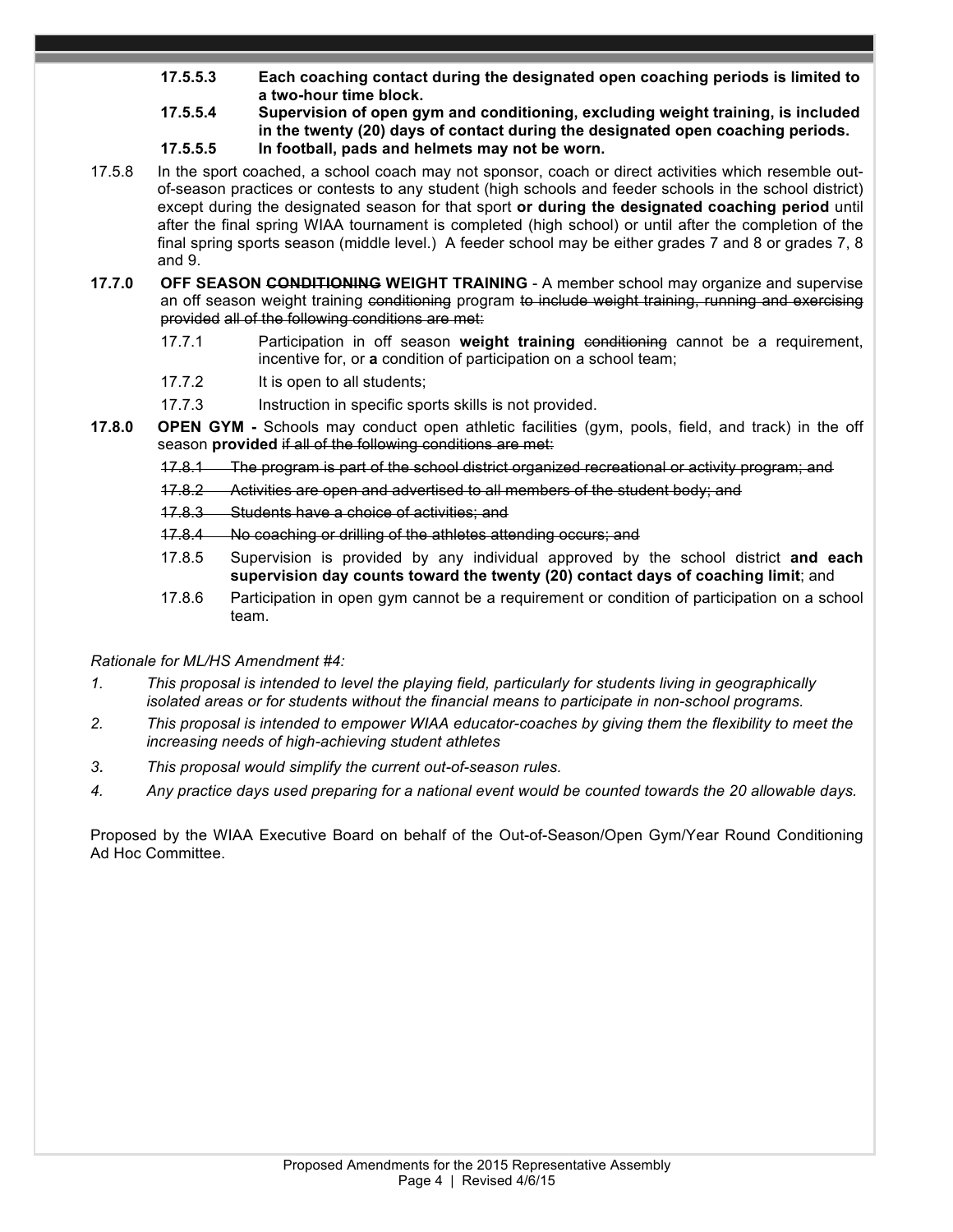# **SUMMARY**

- of fall sports.  $\blacksquare$
- 
- 
- 
- 
- 
- 

February

#### SAMPLE CALENDAR

| January              |  |  |  | <b>February</b>      |  |  |  | March |                     |  |
|----------------------|--|--|--|----------------------|--|--|--|-------|---------------------|--|
| 1 2 3 4 5 6 7        |  |  |  | 1 2 3 4 5 6 7        |  |  |  |       | $1 \quad 2 \quad 3$ |  |
| 8 9 10 11 12 13 14   |  |  |  | 8 9 10 11 12 13 14   |  |  |  |       | 8 9 10              |  |
| 15 16 17 18 19 20 21 |  |  |  | 15 16 17 18 19 20 21 |  |  |  |       | <b>15 16 17</b>     |  |
| 22 23 24 25 26 27 28 |  |  |  | 22 23 24 25 26 27 28 |  |  |  |       | 22 23 24            |  |
| 29 30 31             |  |  |  |                      |  |  |  |       | 29 30 31            |  |

| April | Mav | June |
|-------|-----|------|
|       | __  |      |

|       | 1 2 3 4 5 6 7        |  |  | 1 2 3 4 5 6 7        |  |  |  |
|-------|----------------------|--|--|----------------------|--|--|--|
|       | 8 9 10 11 12 13 14   |  |  | 8 9 10 11 12 13 14   |  |  |  |
|       | 15 16 17 18 19 20 21 |  |  | 15 16 17 18 19 20 21 |  |  |  |
|       | 22 23 24 25 26 27 28 |  |  | 22 23 24 25 26 27 28 |  |  |  |
| 29 30 |                      |  |  | 29 30 31             |  |  |  |

1 2 3 4 5 6 7 1 2 3 4 5 6 7 8 9 10 11 12 13 14 8 9 10 11 12 13 14 15 16 17 18 19 20 21 15 16 17 18 19 20 21 22 23 24 25 26 27 28 22 23 24 25 26 27 28 22 23 24 25 26 27 28 29 30 31 29 30 31

|          |  | 1 2 3 4 5 6 7        |  |  |              | 1 2 3 4 5 6 7        |  |  |  | $1 \quad 2 \quad 3$ |  |
|----------|--|----------------------|--|--|--------------|----------------------|--|--|--|---------------------|--|
|          |  | 8 9 10 11 12 13 14   |  |  |              | 8 9 10 11 12 13 14   |  |  |  | 8 9 10              |  |
|          |  | 15 16 17 18 19 20 21 |  |  |              | 15 16 17 18 19 20 21 |  |  |  | <b>15 16 17</b>     |  |
|          |  | 22 23 24 25 26 27 28 |  |  |              | 22 23 24 25 26 27 28 |  |  |  | 22 23 24            |  |
| 29 30 31 |  |                      |  |  | <b>29 30</b> |                      |  |  |  | 29 30 31            |  |

#### No coaching allowed

Coaching allowed only by coaches for that season Open coaching

#### **CURRENT RULES PROPOSED RULES**

- No coaching August 1 through the first day  $\qquad -$  No coaching August 1 through the first day
- Coaching is allowed ONLY during the  $\qquad \qquad -$  In addition to coaching during the designated designated season for that sport. season for that sport, 20 contact days of coaching in any sport may take place during the second half of each season.
- Coaches may supervise open gym.  $\qquad \qquad$  Supervising open gym would count toward the 20 contact days allowed.
- Coaches may supervise conditioning. The Supervising conditioning would count toward the 20 contact days allowed.
- Coaches may supervise the weight room.  $\qquad \qquad -$  Coaches may supervise the weight room.
- Organizing an out-of-season activity is  $\qquad \qquad -$  Organzing an out-of-season activity would prohibited (violation) count toward the 20 contact days allowed.
- Coaching of any sport is allowed during the  $\qquad -$  Coaching of any sport is allowed during the summer. Summer; football is the only sport with restrictions of the structure of the structure of the structure of the structure of the structure of the structure of the structure of the structure of the structure of the s

| January              |  |  |  |                    | February |                      |  |  |                             | March                |  |  |  |
|----------------------|--|--|--|--------------------|----------|----------------------|--|--|-----------------------------|----------------------|--|--|--|
| 1 2 3 4 5 6 7        |  |  |  |                    |          | 1 2 3 4 5 6 7        |  |  |                             | 2 3 4 5 6 7          |  |  |  |
| 8 9 10 11 12 13 14   |  |  |  | 8 9 10 11 12 13 14 |          |                      |  |  | 8 9 10 11 12 13 14          |                      |  |  |  |
| 15 16 17 18 19 20 21 |  |  |  |                    |          | 15 16 17 18 19 20 21 |  |  | <u>15 16 17 18 19 20 21</u> |                      |  |  |  |
| 22 23 24 25 26 27 28 |  |  |  |                    |          | 22 23 24 25 26 27 28 |  |  |                             | 22 23 24 25 26 27 28 |  |  |  |
| 29 30 31             |  |  |  |                    |          |                      |  |  |                             | 29 30 31             |  |  |  |

|       | 1 2 3 4 5 6 7        |  |  |
|-------|----------------------|--|--|
|       | 8 9 10 11 12 13 14   |  |  |
|       | 15 16 17 18 19 20 21 |  |  |
|       | 22 23 24 25 26 27 28 |  |  |
| 29 30 |                      |  |  |

#### July August September

| 29 30 |  |  |                                                                                             |
|-------|--|--|---------------------------------------------------------------------------------------------|
|       |  |  | 1 2 3 4 5 6 7<br>8  9 10 11 12 13 14<br><u>15 16 17 18 19 20 21</u><br>22 23 24 25 26 27 28 |

#### October November December

|             |          | 2 3 4 5 6 7          |  |  |
|-------------|----------|----------------------|--|--|
| $8^{\circ}$ |          | 9 10 11 12 13 14     |  |  |
|             |          | 15 16 17 18 19 20 21 |  |  |
|             |          | 22 23 24 25 26 27 28 |  |  |
|             | 29 30 31 |                      |  |  |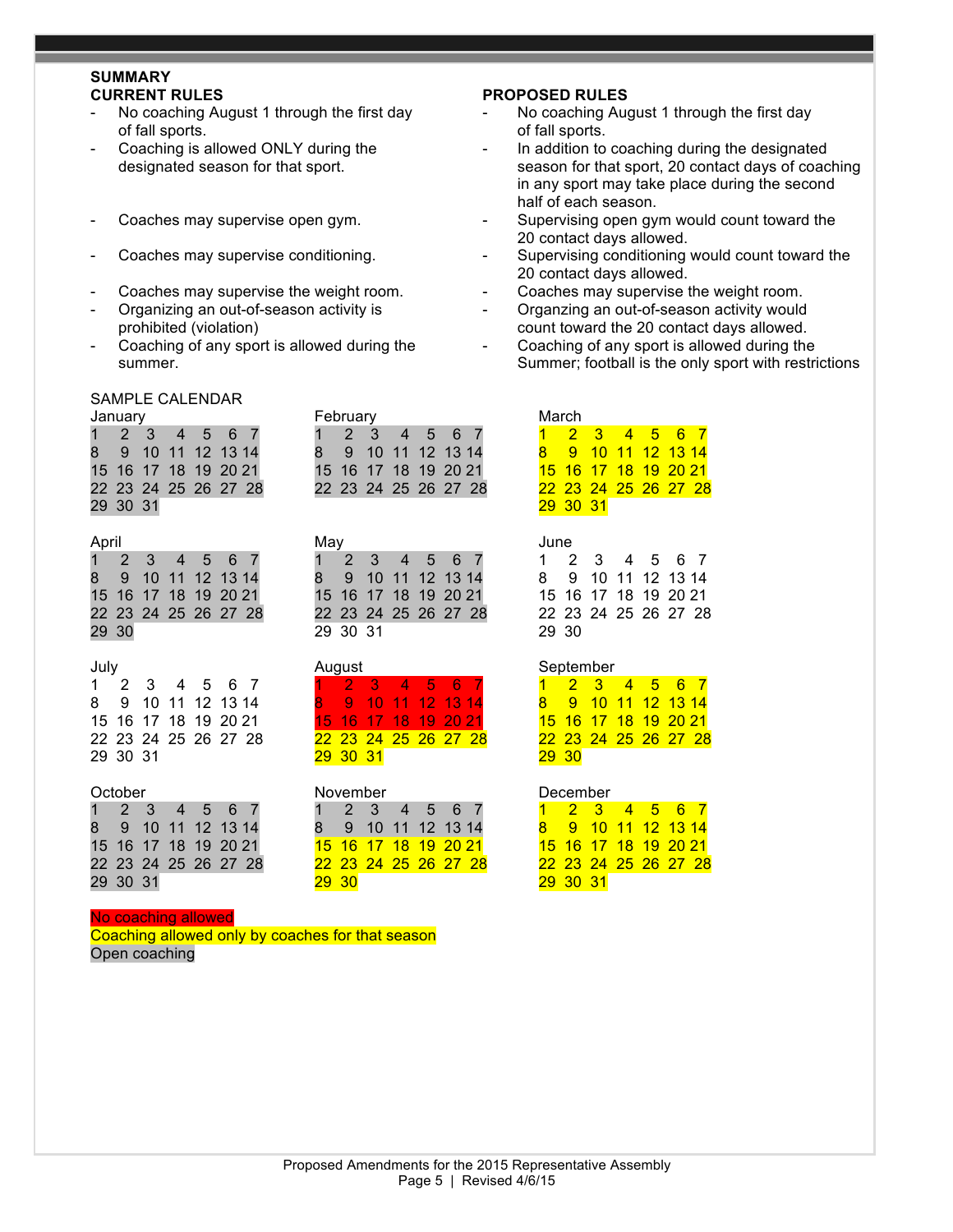# **ML/HS AMENDMENT #5**

# **17.11.0 PHYSICAL EXAMINATION**, page 28

- **17.11.0 PHYSICAL EXAMINATION** Prior to the first practice for participation in interscholastic athletics a student shall undergo a thorough medical examination and be approved for interscholastic athletic competition by a medical authority licensed to perform a physical examination.
- 17.11.3 The school in which this student is enrolled must have on file a statement (or prepared form) from **the WIAA-approved physical form signed by** a medical authority licensed to give a physical examination, certifying that the participant's physical condition is adequate for the activity or activities in which the student wishes to participate. **Schools wishing to use a form other than the WIAAapproved physical form must request a waiver from the WIAA Executive Director**.

#### **Effective date: Fall of 2016**

*Rationale for ML/HS Amendment #5:* 

- *1. Because of the emphasis on concussion management, heat-related issues, and Cardiac Death (SCD, the WIAA Sports Medicine Advisory Committee recommends that a standardized physical examination form be utilized so that all student athletes are being evaluated based on the same criteria utilizing most current medical standards.*
- *2. The form was developed and endorsed by the American Academy of Family Physicians, American Academy of Pediatrics, American College of Sports Medicine, American Medical Society for Sports Medicine, American Orthopedic Society for Sports Medicine, and American Osteopathic Academy of Sports Medicine.*
- *3. The standardized form would also be of benefit to school administrators responsible to clear student athletes for participation since each student's pre-participation physical exam would be on the same form.*
- *4. The year lead-in provides time for forms to get into the hands of the medical community.*
- *5. This form has been on the WIAA Website for several years and is already being utilized by several school district.*

Proposed by the WIAA Executive Board on behalf of the Sports Medicine Advisory Committee

#### **ML/HS AMENDMENT #6**

#### **18.23.0 AMATEUR STANDING**, page 53

- 18.23.1 In order to maintain amateur standing in that sport under WIAA jurisdiction, the student-athlete may not:
	- A. Accept merchandise or in-kind gifts of more than \$300 **\$500** in fair market value per sport during any one calendar year August 1 through July 31. Reduced membership fees or reduced user fees from an athletic club, recreation center, golf course, etc., do not count toward this \$300 **\$500** limit. Defined games of chance are exempt from this rule.

*Rationale for ML/HS Amendment #6: The \$500 limit is more in line with current trends and other rules codes (NCAA.)*

Proposed by the WIAA Executive Board on behalf of the National Events/Amateur Standing Ad Hoc Committee.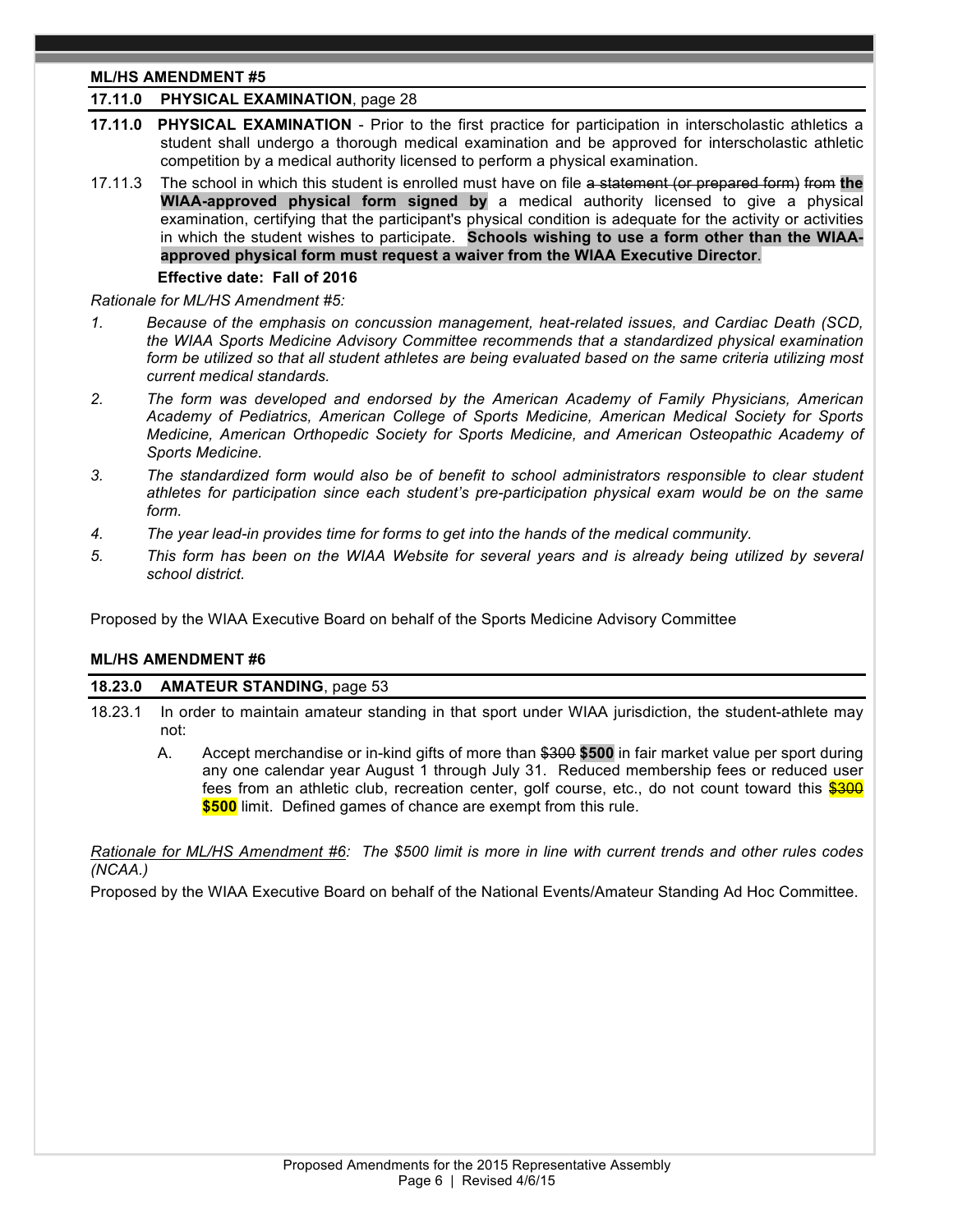# **ML/HS AMENDMENT #7**

| 29.0.0 | <b>CONTEST PROTESTS, page 76</b> |
|--------|----------------------------------|
|--------|----------------------------------|

- **29.0.0 REGULAR SEASON CONTEST PROTESTS** Protests of an official's judgment will not be heard. Game protests must meet the following requirements to be heard:
	- 29.0.1 When a coach **school** feels that there has been a misinterpretation or misapplication of a rule, the coach **school representative** shall notify the game officials following the incident in question and prior to the resumption of action that the remainder of the contest is being played under protest. **official's assignor, the opposing school, the league president, and the District Director within 24 hours of the conclusion of the contest.**
	- 29.0.2 The protest must be noted in the official scorebook when applicable.
	- 29.0.3 Following the contest the school principal or superintendent shall officially lodge the protest, in writing, with the game management. The written protest shall contain the facts, including the specific rule in question. The principal/designee must contact the WIAA office to verify the misapplication or misinterpretation of the rule prior to contacting the league. **prior to a ruling by the league, district, or a games committee.**
	- 29.0.4 For state playoff contests refer to the protest procedures in the Bound for State Regulations.

*Pros for ML/HS Amendment #7: We have used this procedure in District 2 as a WIAA-approved experiment for the last two years. It has dramatically cut down on the frustration coaches feel when there is conflict with an official or a rule interpretation. Because a coach doesn't have to remember to protest before the next live ball and because it reduces tensions between coaches and officials at the time a dispute takes place, this experiment has been successful. It allows time for a coach and an athletic director to step back, take a deep breath, and talk about the incident in a more rational, less emotional way before deciding to pursue the protest. In the two years, we have had a number of schools call about how the procedure works and where they can go from there. No decisions have been reversed because most conflicts are over judgment and interpretation, not misapplication of rules. Once there is an opportunity to settle down, discuss and think rationally, all of our cases*  have been ultimately dropped, but the coach feels like he/she has had an opportunity to be heard and provide *input. It has provided great opportunities for conflict resolution and mediation.*

*Cons for ML/HS Amendment #7: There will be a perception that there will be more protests, more hearings, and more questioning of officials' decisions.* 

Proposed by Bothell High School, Inglemoor High School, Woodinville High School, Sammamish High School, and Seattle Academy.

#### **ML/HS AMENDMENT #8**

**57.0.0 FOOTBALL**, page 83

#### **57.2.0 PRACTICE**

**57.2.3 Following the first contest (jamboree or game) participants are limited to two (2) days per week (not counting contests) of thud or live action drills.**

#### **Definition of levels of contact:**

**Thud – Drill is run at assigned speed through the moment of contact; no pre-determined "winner". Contact remains above the waist, players stay on their feet and a quick whistle ends the drill.**

**Live Action – Drill is run in game-like conditions and players may be taken to the ground.**

*Rationale for ML/HS Amendment #8: On the recommendation of the NFHS and the WIAA Sports Medicine Advisory Committee, limiting the amount of contact at practices during the season can help to make the game safer and is statistically shown to reduce the potential for serious injuries.*

Proposed by the WIAA Executive Board on behalf of the NFHS and WIAA Sports Medicine Advisory Committee.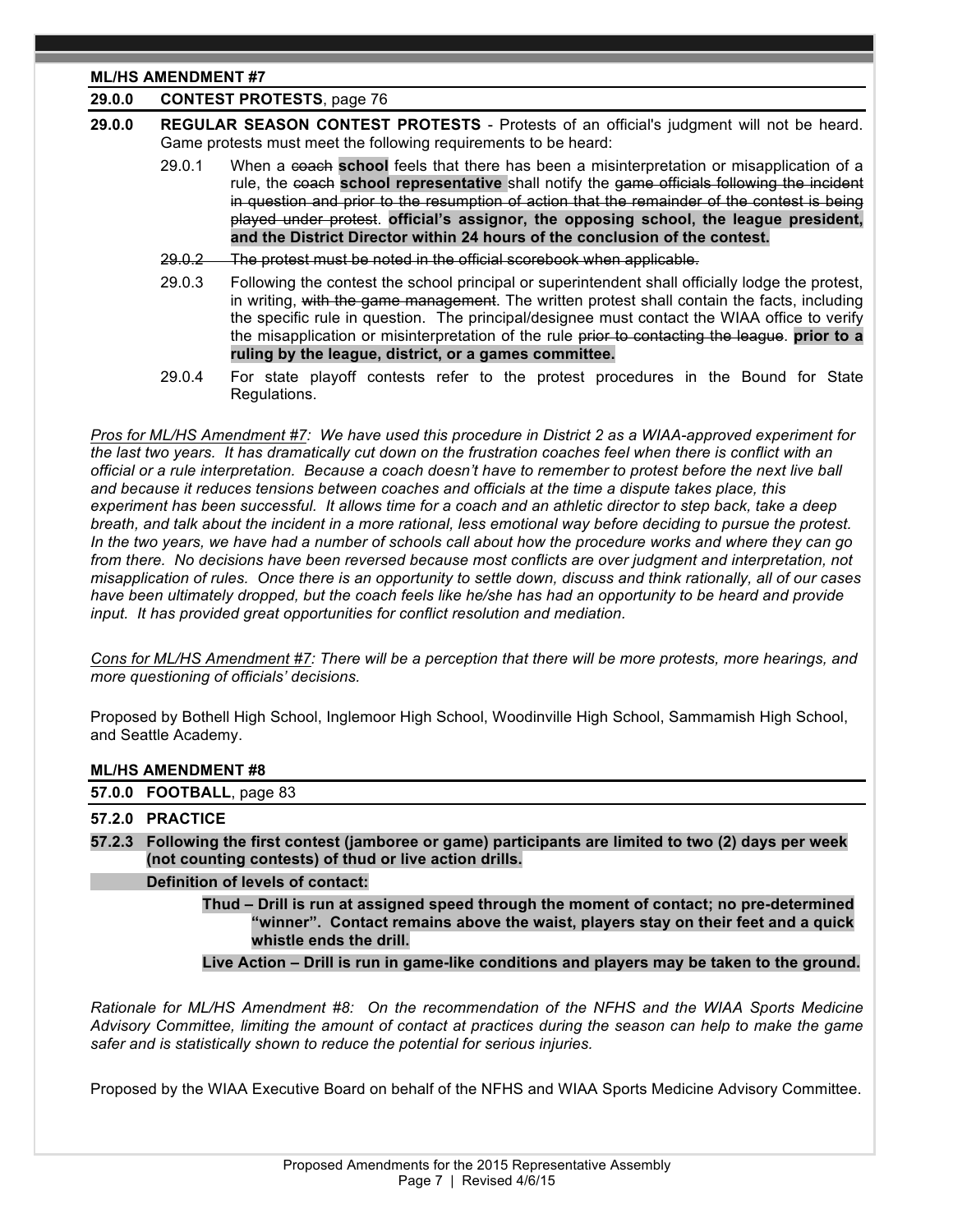#### **APPLIES TO HIGH SCHOOL LEVEL ONLY HS AMENDMENT #9**

# **4.1.0 CLASSIFICATION OF SCHOOLS**, page 5-6

- **4.1.0 DATES FOR CLASSIFICATION OF HIGH SCHOOLS** All high schools are to be classified according to enrollment in grades 9-11. (Schools new to the Association will take the average of their estimated enrollment for their first two years.)
	- 4.1.1 The P-223 enrollment figures as sent to the Office of State Superintendent of Public Instruction will be used for classification purposes.
	- 4.1.2 A school's classification is determined by the average monthly enrollment from January 1 through May 1, October 1 and twice the November 1 count of odd-numbered years and will be the basis for classification for the next two **four** years.
	- 4.1.3 The responsibility for investigating enrollment figures lies with the WIAA Executive Board and this may be invoked by any member school with the support of four (4) other member schools.
	- **4.1.4 During the second year of the four year cycle, a school may appeal its determined classification. An appeal would be based on, but not limited to, circumstances involving significant change in enrollment during the first two years, history of declining enrollment, opening of a new school within the school district, or unforeseen circumstances beyond the control of the school. To appeal, a school must submit appeal paperwork to its current and - if applicable - new league, as well as its WIAA District Board. Appeals must follow WIAA handbook rule 4.9.1.**

# Note:**IF APPROVED, THIS PROCESS WOULD GO INTO EFFECT DURING THE NEXT CLASSIFICATION CYCLE.**

*Rationale for HS Amendment #9: The current process causes extra work, angst and turmoil due to realignment every two years. Schools, leagues and Districts asked for a process that would help stabilize leagues and WIAA Districts.*

Proposed by the WIAA Executive Board on behalf of the Classification Committee.

# **HS AMENDMENT #10**

# **4.9.0 EXEMPTION FROM CLASSIFICATION**

**4.9.1 APPEAL OF DETERMINED CLASSIFICATION** – A school may appeal its determined classification **for all sports and activities or for football only** to the District Director's Committee. A decision of the District Director's Committee may be appealed to the WIAA Executive Board. The appeal must be filed no later than January 10 of the classification year.

### Note:**IF APPROVED, THIS PROCESS WOULD GO INTO EFFECT DURING THE NEXT CLASSIFICATION CYCLE.**

*Rationale for HS Amendment #10:* 

- *1. While this is primarily a 1B and 2B issue, this proposed change would allow schools with unique circumstances to appeal for a different classification in football only (up or down).*
- *2. In many cases this is a safety issue.*
- *3. The WIAA Executive Board will develop criteria that will be used to determine the threshold level for hardship circumstances.*

Proposed by the WIAA Executive Board on behalf of the Classification Committee.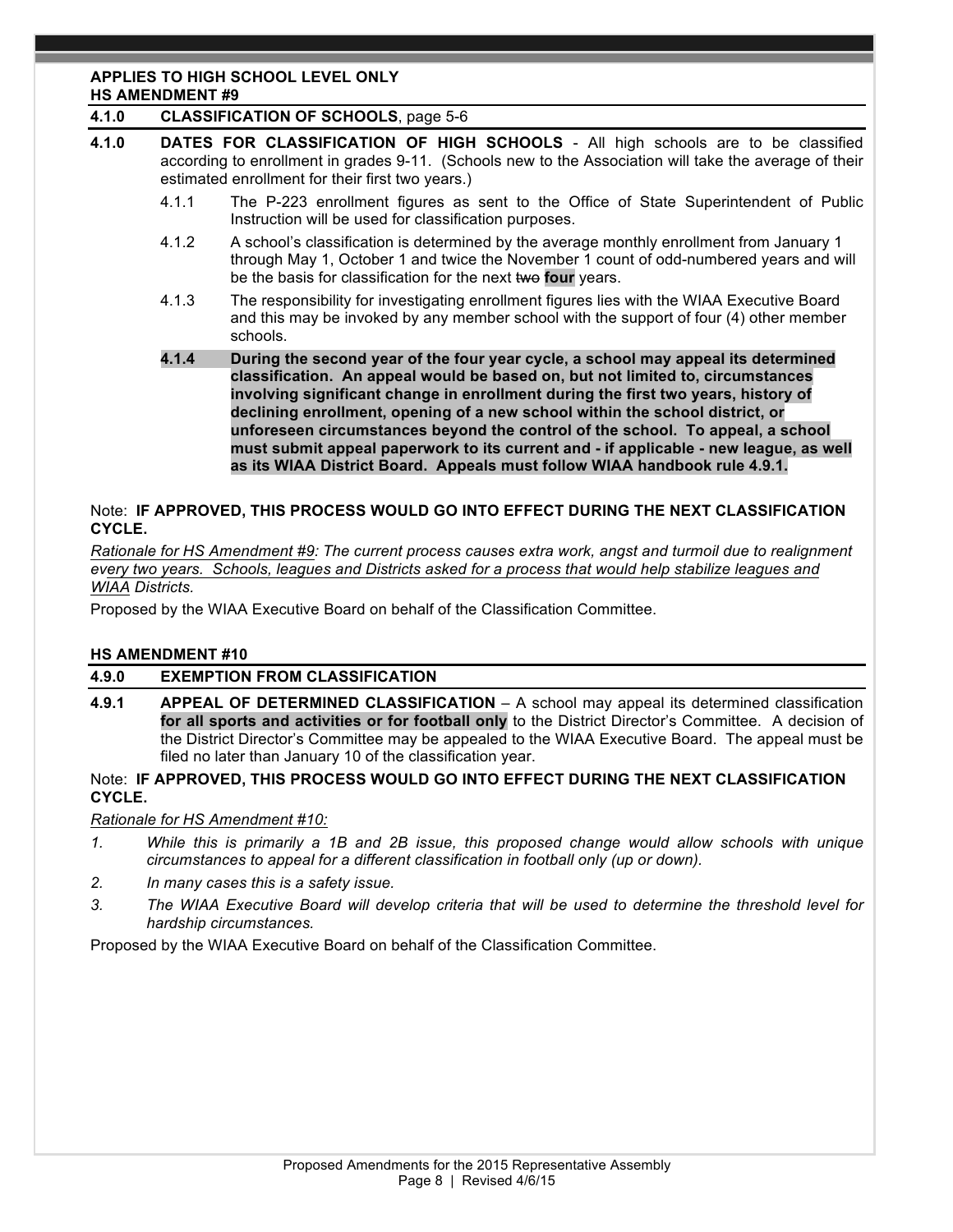**HS AMENDMENT #11 A vote to approve will allow the WIAA Executive Board to waive specific rules in order for individuals to compete in a national event.** 

|    |                    | NOTE: 17.14.0 (Authorized contests) and 17.15.0 (Contest limitation) would also be waived.                                                                                                                                                                                                                                                                                                                                                                                                                                                             |
|----|--------------------|--------------------------------------------------------------------------------------------------------------------------------------------------------------------------------------------------------------------------------------------------------------------------------------------------------------------------------------------------------------------------------------------------------------------------------------------------------------------------------------------------------------------------------------------------------|
|    |                    | OUT-OF-SEASON, page 24                                                                                                                                                                                                                                                                                                                                                                                                                                                                                                                                 |
| А. |                    | In the sport coached, a school coach may not sponsor, coach or direct activities which resemble out-<br>of-season practices or contests to any student (high schools and feeder schools in the school district)<br>except during the designated season for that sport until after the final spring WIAA tournament is<br>completed (high school) or until after the completion of the final spring sports season (middle level.) A<br>feeder school may be either grades 7 and 8 or grades 7, 8 and 9.<br>A coach may coach his/her child at any time. |
| B. |                    | A coach may coach seniors who are past squad members after the season is over for one<br>practice in preparation for and in one Washington State Coaches Association all-state game<br>and/or one All American game approved by the Washington State Coaches Association.<br>NOTE: This section has merely been moved to 17.5.8.D.1                                                                                                                                                                                                                    |
|    | boundaries.        | G. B. Public School District defined: The school district for public schools is defined by public school                                                                                                                                                                                                                                                                                                                                                                                                                                               |
|    | 1)                 | If a school district has specific boundaries for its high school(s) and middle school(s), a<br>high school coach may coach students in the high school and the middle school(s) that<br>feed directly to the high school only during their designated season (when the high<br>school and middle level programs overlap or if that coach is contracted to coach at both<br>the high school and middle level) or during the summer.                                                                                                                     |
|    | 2)                 | During the out-of-season time period, the coach could coach high school students<br>attending a different high school or a middle school that does not feed directly to the<br>high school in which that coach was hired to coach.                                                                                                                                                                                                                                                                                                                     |
|    | 3)                 | If a school district has an open enrollment policy, then a high school coach may coach<br>students in the high school in which the coach is contracted to coach during the<br>designated high school season, middle level students within that school district during<br>the time period the high school and middle level season overlap, or during the summer.                                                                                                                                                                                        |
|    | students who       | D. C. During the out-of-season time period, a private high school coach may not coach middle level                                                                                                                                                                                                                                                                                                                                                                                                                                                     |
|    | 1)                 | Attend a designated feeder school owned and operated by the high school where the<br>coach is contracted to coach; or                                                                                                                                                                                                                                                                                                                                                                                                                                  |
|    | 2)                 | In the case where no designated feeder school exists, reside in the public school district<br>where the private high school is located.                                                                                                                                                                                                                                                                                                                                                                                                                |
| D. | <b>Exceptions:</b> |                                                                                                                                                                                                                                                                                                                                                                                                                                                                                                                                                        |
|    | 1)                 | A coach may coach seniors who are past squad members after the season is over for<br>one practice in preparation for and in one Washington State Coaches Association all-<br>state game and/or one All American game approved by the Washington State Coaches<br>Association.                                                                                                                                                                                                                                                                          |
|    | 2)                 | A coach, on an annual basis, may coach an individual(s) that has been invited to<br>participate or has qualified for a national event which has been approved by the<br>The number of allowable practices, contests, and student athletes<br><b>Association.</b><br>to be involved will be determined by the Association.                                                                                                                                                                                                                              |
|    |                    |                                                                                                                                                                                                                                                                                                                                                                                                                                                                                                                                                        |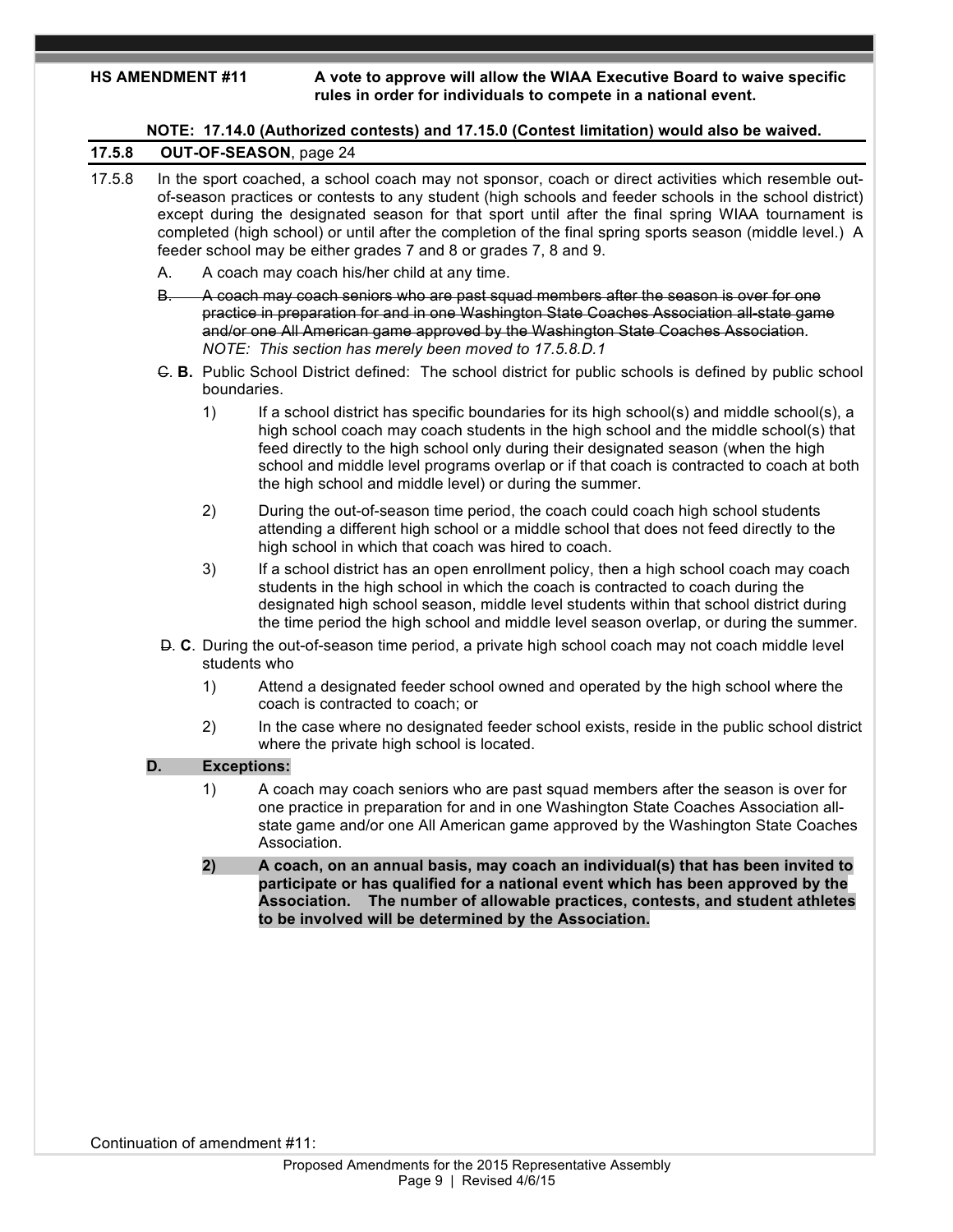- The school involved must have approval from all levels of authority in their school system which includes the coach, principal, superintendent and school board.
- 2. Once approved by the school, a request must be sent to the WIAA Executive Director. Final approval must come from the WIAA Executive Board.
- 3. Only the qualified student-athletes may practice and compete under the coach's guidance.
- 4. An invited individual could compete annually in a national event.
- 5. All eligibility rules will be in effect for the participants through the conclusion of the national event.
- 6. Athletes are required to maintain the academic and attendance standards as set by the WIAA and the local school board.
- 7. If the school's request is approved, a maximum of ten (10) practices will be allowed to prepare for the national event.
- 8. Any costs associated with participating in the competition will be the responsibility of the participating school.
- 9. Financial assistance and/or additional revenue from the tournament organizing body to the school are allowed.
- 10. The WIAA amateur standing rules apply to all athletes.

NOTE: Board policies are enclosed in a box and are not subject to change through the Representative Assembly.

*Pros* for HS Amendment #11: National events give students a once in a lifetime opportunity that will ultimately *help* the kids and their families grow, not only as student-athletes, but as people. The goal is to give students *these opportunities* while keeping them under the protection of safety and accountability that is provided while participating in high school sports. High school sports and activities are losing students to specialized club or *privately coached teams. Because these teams are not held under the same safety and accountability standards*  as high school teams and are available to make a "sales pitch" to young athletes.

*The committee was in favor of schools participating in National Tournaments as long as specific criteria are met.* It was also agreed upon that there must be a formal step by step process put in place to select acceptable *tournaments, and ultimately allow the school to compete. It is important to note the goal of this process must still* be to focus on educationally based athletics and not stray away from that.

*Cons for HS Amendment #11:* An issue within the athletic community is that other teams and schools don't want the best teams to keep getting better. National tournaments allow for more practices and games leading to the belief that teams get better because of it. Another concern of playing in these tournaments is that teams from Washington will play out of state schools that are not a member of their own state *association.*

Proposed by the WIAA Executive Board on behalf of the National Events/Amateur Standing Ad Hoc Committee.

### **HS AMENDMENT #12 A vote to approve will allow the WIAA Executive Board to waive specific rules in order for teams to compete in a national event.**

# **NOTE: 17.14.0 (Authorized contests) and 17.15.0 (Contest limitation) would also be waived.**

| 17.5.8 | <b>OUT-OF-SEASON, page 24</b> |  |
|--------|-------------------------------|--|
|--------|-------------------------------|--|

- 17.5.8 In the sport coached, a school coach may not sponsor, coach or direct activities which resemble outof-season practices or contests to any student (high schools and feeder schools in the school district) except during the designated season for that sport until after the final spring WIAA tournament is completed (high school) or until after the completion of the final spring sports season (middle level.) A feeder school may be either grades 7 and 8 or grades 7, 8 and 9.
	- A. A coach may coach his/her child at any time.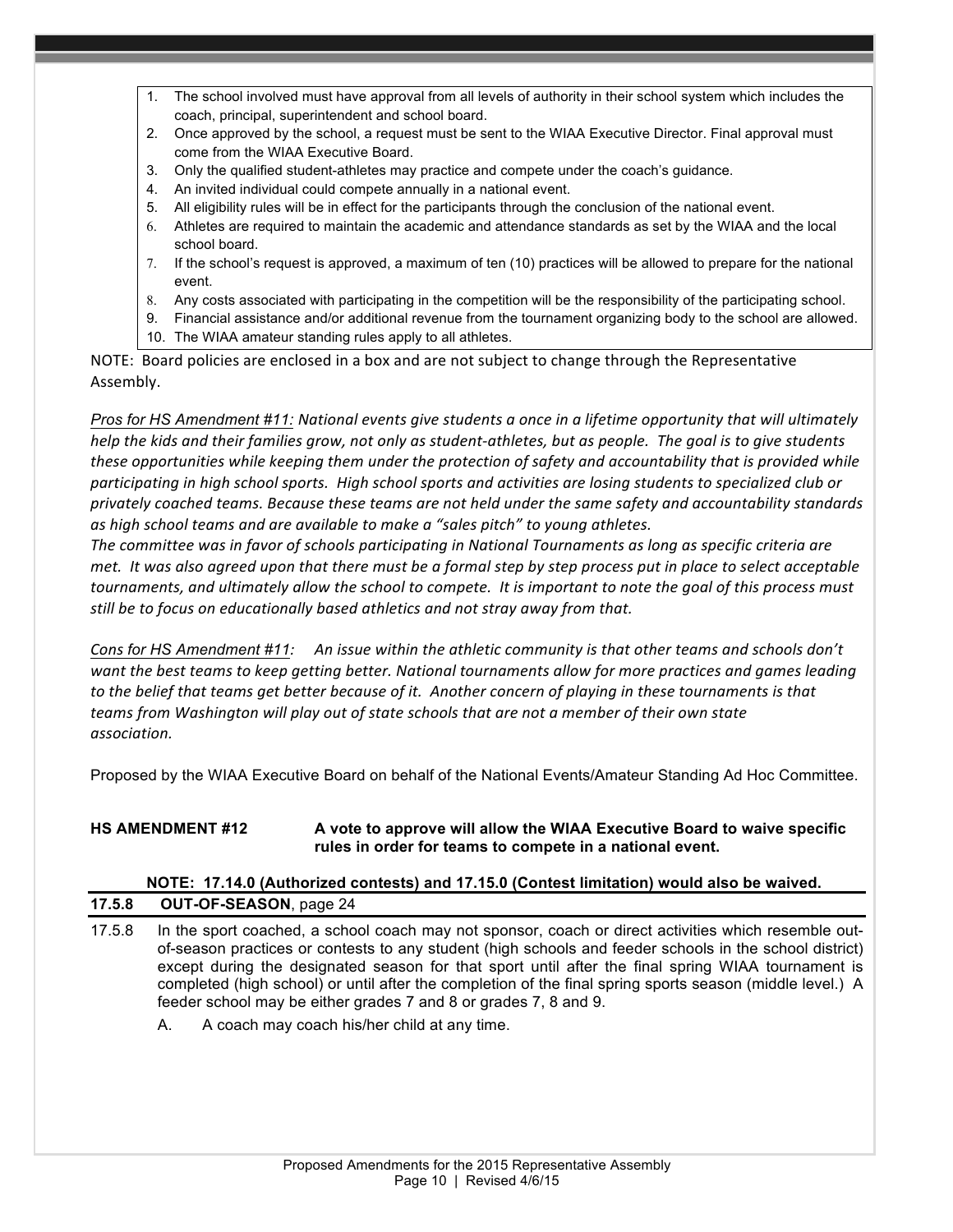Continuation of HS Amendment #12:

- B. A coach may coach seniors who are past squad members after the season is over for one practice in preparation for and in one Washington State Coaches Association all-state game and/or one All American game approved by the Washington State Coaches Association. *NOTE: This section has merely been moved to 17.5.8.D.1*
- C. **B.** Public School District defined: The school district for public schools is defined by public school boundaries.
	- 1) If a school district has specific boundaries for its high school(s) and middle school(s), a high school coach may coach students in the high school and the middle school(s) that feed directly to the high school only during their designated season (when the high school and middle level programs overlap or if that coach is contracted to coach at both the high school and middle level) or during the summer.
	- 2) During the out-of-season time period, the coach could coach high school students attending a different high school or a middle school that does not feed directly to the high school in which that coach was hired to coach.
	- 3) If a school district has an open enrollment policy, then a high school coach may coach students in the high school in which the coach is contracted to coach during the designated high school season, middle level students within that school district during the time period the high school and middle level season overlap, or during the summer.
- D. **C**. During the out-of-season time period, a private high school coach may not coach middle level students who
	- 1) Attend a designated feeder school owned and operated by the high school where the coach is contracted to coach; or
	- 2) In the case where no designated feeder school exists, reside in the public school district where the private high school is located.

# **D. Exceptions:**

- 1) A coach may coach seniors who are past squad members after the season is over for one practice in preparation for and in one Washington State Coaches Association allstate game and/or one All American game approved by the Washington State Coaches Association.
- **2) A coach, once every three years, may coach a team that has been invited to participate or has qualified for a national event which has been approved by the Association. The number of allowable practices, contests, and student athletes to be involved will be determined by the Association.**
- 1. The school involved must have approval from all levels of authority in their school system which includes the coach, principal, superintendent and school board.
- 2. Once approved by the school, a request must be sent to the WIAA Executive Director. Final approval must come from the WIAA Executive Board.
- 3. Only the qualified varsity student-athletes may practice and compete under the coach's guidance.
- 4. A school could send a team to a national event only once during any three (3) year period.
- 5. All eligibility rules will be in effect for the participants through the conclusion of the national event.
- 6. Athletes are required to maintain the academic and attendance standards as set by the WIAA and the local school board.
- 7. If the school's request is approved, a maximum of ten (10) practices will be allowed to prepare for the national event, with the exception of football which will be allowed twelve (12) practices prior to the event.
- 8. Any costs associated with participating in the competition will be the responsibility of the participating school.
- 9. Financial assistance and/or additional revenue from the tournament organizing body to the school are allowed.
- 10. The WIAA amateur standing rules apply to all athletes.

NOTE: Board policies are enclosed in a box and are not subject to change through the Representative Assembly.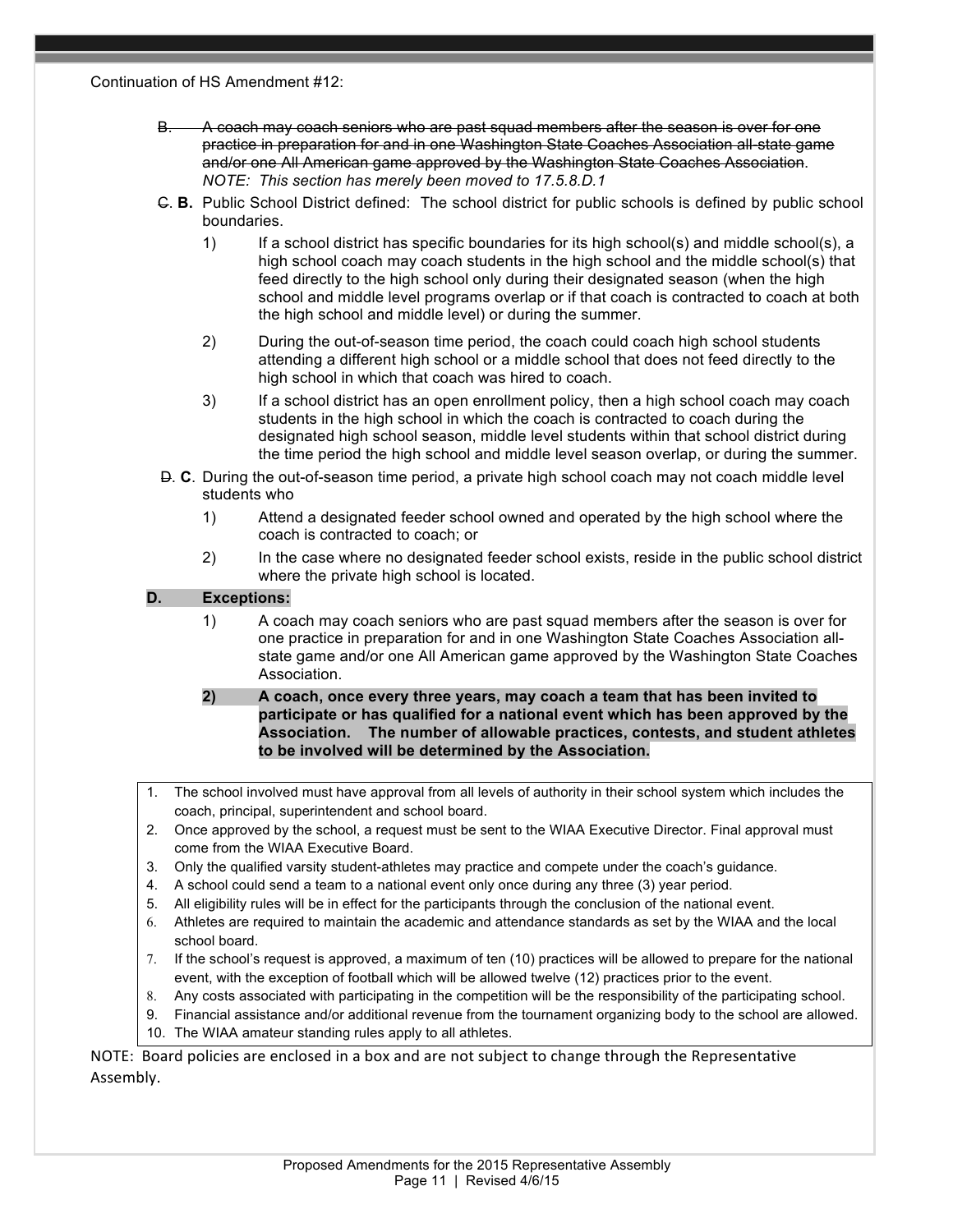*Pros for HS Amendment* #12: National events give students a once in a lifetime opportunity that will ultimately *help* the kids and their families grow, not only as student-athletes, but as people. The goal is to give students these opportunities while keeping them under the protection of safety and accountability that is provided while participating in high school sports. High school sports and activities are losing students to specialized club or *privately coached teams. Because these teams are not held under the same safety and accountability standards*  as high school teams and are available to make a "sales pitch" to young athletes.

The committee was in favor of schools participating in National Tournaments as long as specific criteria are *met.* It was also agreed upon that there must be a formal step by step process put in place to select acceptable *tournaments, and ultimately allow the school to compete. It is important to note the goal of this process must still* be to focus on educationally based athletics and not stray away from that.

*Cons* for HS Amendment #12: An issue within the athletic community is that other teams and schools don't want the best teams to keep getting better. National tournaments allow for more practices and games leading to the belief that teams get better because of it. Another concern of playing in these tournaments is that teams from Washington will play out of state schools that are not a member of their own state *association.*

Proposed by the WIAA Executive Board on behalf of the National Events/Amateur Standing Ad Hoc Committee.

### **HS AMENDMENT #13**

**18.10.5 DEFINITION OF RESIDENCE and FAMILY UNIT, page 44 NEW ARTICLE** 

**18.10.5 Any international student attending his/her first school in Washington who resides in the school's boarding/dorm facility is eligible for varsity participation. If the student were to move out of the boarding facility to live in a private home at any time after gaining eligibility under this article, this student would be considered a transfer student and would have to demonstrate hardship to continue participating at the varsity level at that school.**

*Rationale for HS Amendment #13: For schools with residence facilities, the school is acting in loco parentis (legally responsible for the functions and responsibilities of a parent) for the international boarding students. These students are essentially living with their family unit and should be eligible just as any other students in this situation.*

Proposed by The Northwest School, Forest Ridge, Annie Wright Schools, Overlake School and The Bush School.

#### **HS AMENDMENT #14**

#### **18.11.0 TRANSFERRING STUDENTS**, pages 44-46

- 18.11.0 **TRANSFERRING STUDENTS** After registering with, attending, or participating with a middle level or high school, students changing enrollment to/from one school district to another school district or from one high school to another high school within a multiple high school district shall be considered transferring students. In order to be eligible for varsity competition, transferring students must meet the transferring student requirements of 18.11.1, 18.11.2, 18.11.3, or be granted a waiver under 18.13.0 and 18.25.0. This section shall also apply to those students receiving home based instruction. NOTE: Refer to Article 3.1.1 for the status of a private school district.
	- 18.11.1 A student who is ineligible in a member school may not become immediately eligible at another member school without completing the conditions of ineligibility.
	- **18.11.2 A student who transfers to a new school which is within 50 miles of the previous school, due to an actual physical relocation of and with the entire family unit to a different residence and preceded by termination of all occupancy of their previous residence, shall be considered a transfer student and is ineligible for varsity competition until the day following the 50% rule date for that sport.**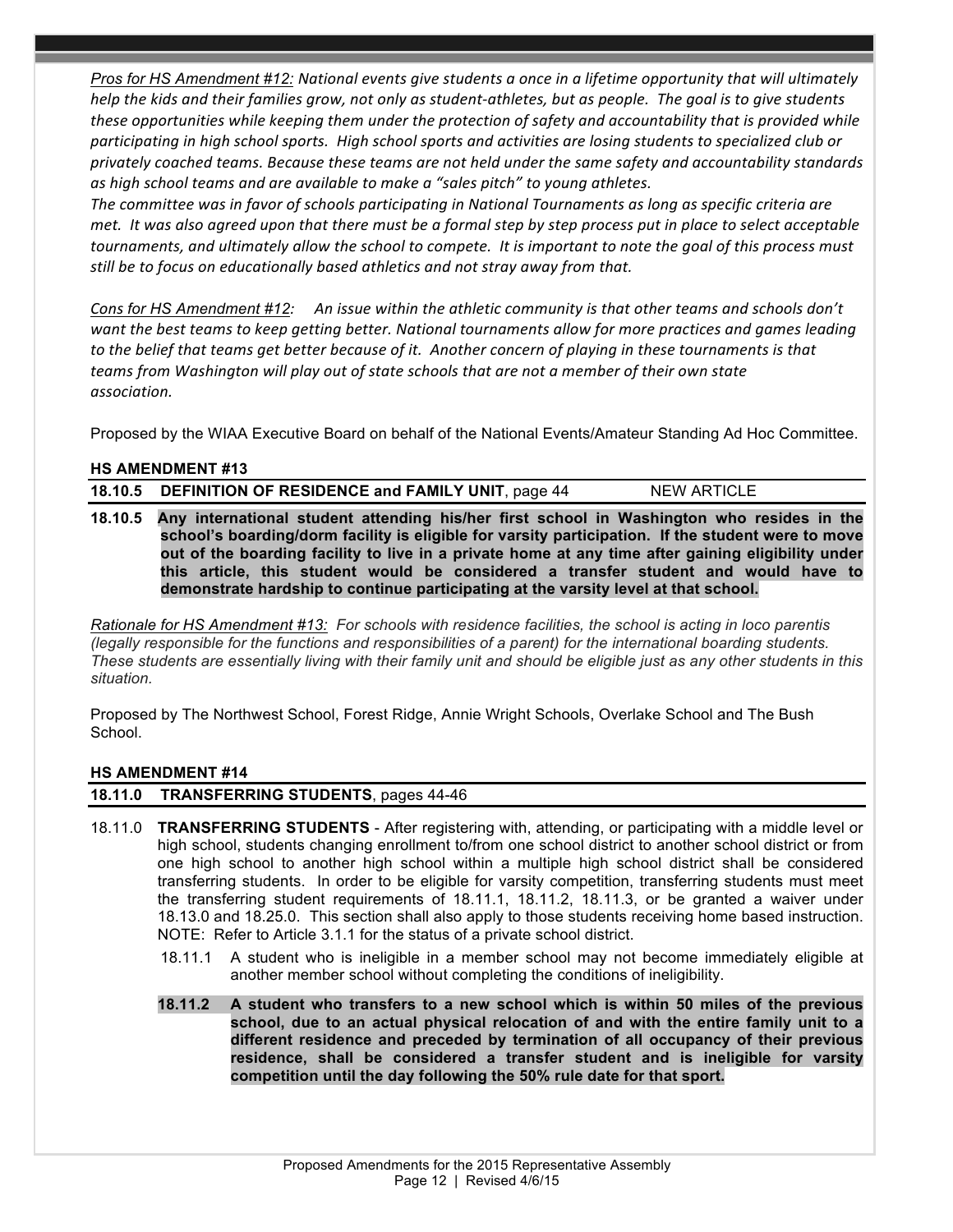#### Continuation of HS Amendment #14:

**A student who transfers to a new school which is within 50 miles of the previous school, due to a change of residence or transfer between parents or guardians as a result of a divorce or court approved legal separation, is ineligible for varsity competition until the day following the 50% rule date for that sport.**

#### *(All subsequent articles will be renumbered)*

- 18.11.**3** The following students who are attending a member school shall be deemed to meet the residence rule requirement and transferring student rule requirements:
	- A. A student whose transfer is based on a bona fide change of residence, **and the distance from the previous school** to a new school (district) **is greater than 50 miles** due to an actual physical relocation of and with the entire family unit to a different residence and preceded by termination of all occupancy of their previous residence.
	- B. A student attending a school outside of his/her residence district for one (1) calendar year or more is eligible thereafter at that school provided the enrollment/attendance is continuous.
	- C. A student whose parent(s) or legal guardian(s) reside at different abodes as the result of a divorce or court approved legal separation is allowed one (1) transfer between parents or guardians **if the distance from the previous school to the new school is greater than 50 miles** after entering the ninth grade without being restricted to sub-varsity competition for one (1) year.
	- D. A student who is under commitment to the Department of Social and Health Services, a student who is on juvenile parole status and a student who has been adjudicated as a ward of a juvenile court where residence is the result of assignment by the government entity charged with his/her care.
	- E. A student who has a residence change because of the death of a member of the family unit or military deployment in order to reside with a relative.
	- F. A seventh and/or eighth grade student who transfers to a school without a corresponding change of residence by his or her family unit and who meets all other conditions of eligibility shall be eligible at the new middle school when properly enrolled. High school eligibility is subject to the transfer rule and one (1) year of continuous enrollment.
	- G. A student, except F-1 Visa students to a private school, upon enrollment to the initial first level of a private school within a 50-mile radius of the family residence from his/her public school of residence or his/her public school of residence from a private school within a 50-mile radius of the family residence.

 If either the public or the private school declares its ninth graders as junior high athletes, the window of transfer is between the ninth and tenth grade years; if the school declares its ninth graders as high school athletes, the window of transfer is between the eighth and ninth grade years.

# *Rationale for HS Amendment #14:*

- *1. This change will discourage students transferring schools for athletic reasons if their eligibility in that sport would be reduced.*
- *2. Students will continue to have the ability to appeal their eligibility status.*
- *3. Each eligibility committee has the ability to review documentation to determine the eligibility status of a student-athlete without an actual hearing being held.*
- *4. Any student-athlete on the roster for a sport on or before the 50% date for that season is eligible to compete in the postseason.*

Proposed by the WIAA Executive Board on behalf of the Recruiting Ad Hoc Committee.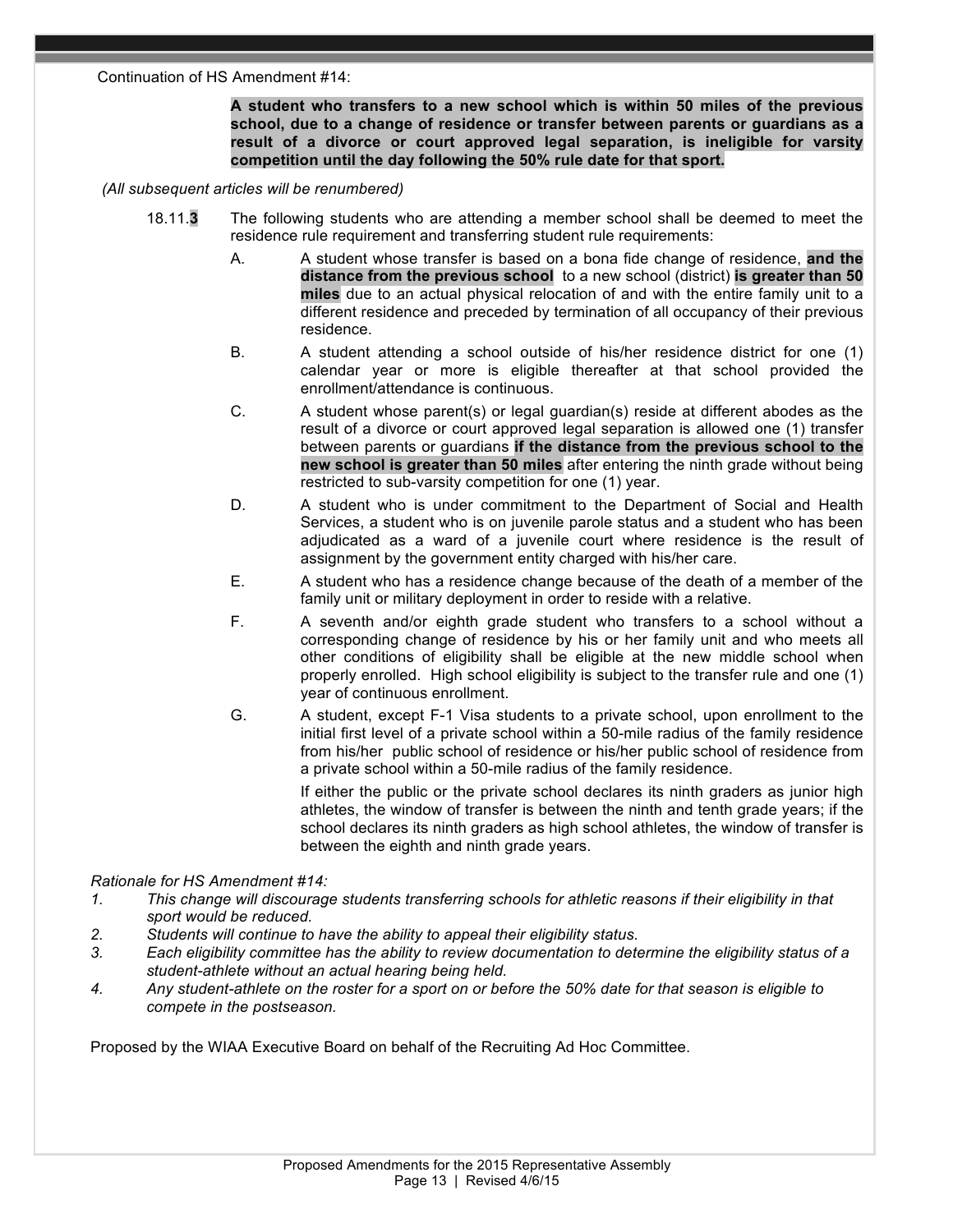# **HS AMENDMENT #15**

# **18.23.0 AMATEUR STANDING**, page 54

18.23.3 Students may try out and/or participate in a practice setting with **against** a college team.

18.23.5 A high school student forfeits any remaining high school eligibility in that sport by competing on or against a professional or college team.

*Rationale for HS Amendment #15: This change would allow high school age students, either as an individual or as a member of a club team, to compete against college teams in either a practice or game situation, often times for the purpose of evaluating the student as a potential college athlete.*

Proposed by the WIAA Executive Board on behalf of the National Events/Amateur Standing Ad Hoc Committee.

#### **HS AMENDMENT #16**

| 52.4.6 | HIGH SCHOOL BASKETBALL SEASON LIMITATION, page 78<br><b>NEW ARTICLE</b>                                                                                                                                                                                                                                     |
|--------|-------------------------------------------------------------------------------------------------------------------------------------------------------------------------------------------------------------------------------------------------------------------------------------------------------------|
| 52.4.6 | A squad may schedule one invitational tournament hosted in Washington State or another<br>state governed by the NFHS. For a three or four-day tournament, two contests will be<br>counted toward the contest limit. For a two-day tournament, only one contest will be<br>counted toward the contest limit. |
|        | .                                                                                                                                                                                                                                                                                                           |

**52.4.7 If a squad elects to schedule additional invitational tournament in Washington or an NFHS state, each contest played in these tournaments will count as a contest toward the maximum of contests allowed for a squad.**

# *Pros for HS Amendment #16:*

- *1. With many expanded leagues, with a larger number of members, and comprised of multi-schools from different classifications, the opportunity for non-league games has decreased over the past several years.*
- *2. Since the establishment of the present state tournament format, the winter sports season has been reduced by one week for 2B, 1A and 4A schools, and two weeks for 2A and 3A schools, decreasing the opportunities to schedule non-league contests without negatively impacting league schedules.*
- *3. The proposed change would allow teams to play in multiple game tournaments without negatively impacting leagues schedules (i.e. playing back-to-back nights, Monday games, etc.)*
- *4. The proposed change would allow member schools and districts to host multiple game tournaments as potential revenue generators.*
- *5. Other WIAA sports are allowed the opportunity for multiple game tournaments to be counted in a lesser amount. Bowling and golf are allowed one tournament, volleyball is allowed two tournaments, and tennis is allowed three tournaments.*
- *6. With most tournaments being held on weekends and over the winter holiday break, loss of school/academic time would not be an issue.*
- *7. Tournaments provide student athletes opportunities to experience diverse cultures and regions.*

Proposed by Curtis High School, Bellarmine Preparatory School, Chelan High School, Mark Morris High School, and Mountlake Terrace High School.

#### **HS AMENDMENT #17**

**57.0.0 FOOTBALL**, page 83

- **57.7.0** GAME PROCEDURES When the point differential is 40 points or greater, the game clock shall run continuously for the remainder of the game except for an injury time-out, a charged team time-out, time between quarters, or a score:
- 57.7.1 During 11-on-11 games, the game clock shall run continuously beginning in the second half. **During 11-on-11 games, the game clock shall run continuously whenever the point differential is 40 points or greater (even if in the first half) with the exceptions of an injury time-out, a charged team time-out, time between quarters, or a score.**

**FIRST HALF - If the point differential goes under 40, the game clock will no longer run continuously until the 40 point differential is reached again. Once the point differential is 40**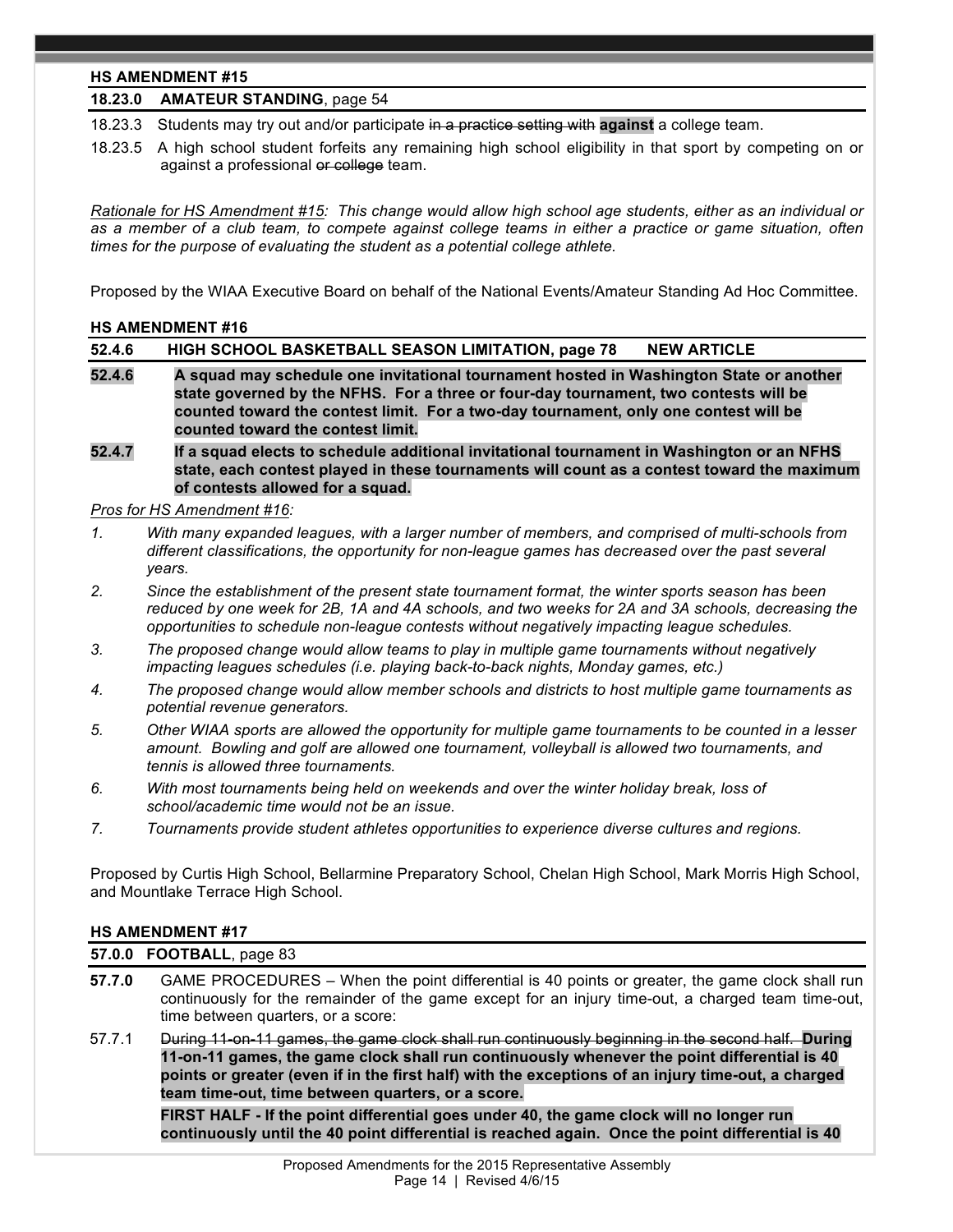**points or greater, the game clock shall run continuously with the noted exceptions listed above.**

**SECOND HALF - Once the point differential is 40 points or greater, the game clock will run continuously for the remainder of the game with the noted exceptions listed above.**

57.7.2 During 8-on-8 games, the game clock shall run continuously whenever the 40 point differential is reached.

## *Pros for HS Amendment* #17:

- *1. Safety - when one football team trounces another by 40+ points, significant size and weight disparities likely contribute. These disparities can also increase the risk of injury to the members of the outclassed team. This amendment would result in fewer plays so less pounding for mismatched size and talented players, thus reducing the chances for injury. We feel that the proposed amendment establishes a standard that would improve the safety, health, and general welfare of participants in games that are mismatched.*
- *2. Less change for huge scores to be run up on inferior teams thus reducing the potential for undue public embarrassment. We believe that this proposal will, at a minimum, cause coaches to realize that the Association doesn't feel that running up scores is showing the kind of sportsmanship that it is looking for.*
- *3. Coaches of strong teams are more apt to play reserves in the first half if they don't want the running clock, thus providing more opportunities for reserves to play meaningful minutes in the first half of contests.*

*Cons for HS Amendment* #17:

- *1. Some may argue that there is less opportunity for reserves in large programs to gain varsity experience if games are shortened any further. Coaches, however, have the ability to play reserves or mix and match starters and non-starters at any time during a contest if they want the 40-point differential threshold to be reached.*
- *2. Some will claim that it's up to the coach to keep scores in check. However, as evidenced in scores during the 2014 season, this obviously isn't always happening.*
- *3. Some will say that games with lopsided scores may be a great learning opportunity for both teams. We feel that a running clock wouldn't prevent this learning from taking place. We would argue that studentathletes can learn as much from a 40-point loss as they could learn from a 90-point loss, and that their safety would be much less compromised in a shortened contest.*

Proposed by Lindbergh High School, Foster High School, Hazen High School, TEC High School/Evergreen Campus, and Highline High school.

#### **HS AMENDMENT #18**

| 65.0.0 VOLLEYBALL,<br>page 90 | <b>NEW RULE</b> |
|-------------------------------|-----------------|

**65.3.1** By league adoption, varsity contests may be two (2) out of three (3) sets or three (3) out of five (5) sets. In non-league competition, the schools involved can mutually agree to play two (2) out of three (3) sets or three (3) out of five (5) sets. **In league and non-league competition, 1B schools also have the option for a guaranteed five (5) sets.**

*Rationale for HS Amendment #18:* 

- *1. With the current WIAA rule 65.3.1, a varsity match is over when a team has won a majority of sets and any sets played following the conclusion of the match are counted as another match, both for the individuals and for the team*
- *2. Since many 1B schools don't have enough players to field a junior varsity squad, this proposed rule would provide 1B volleyball players with more opportunities to play without exceeding the season contest limit.*
- *3. The (potential) two (2) extra sets would allow teams the opportunity to play players that may see little to no court time during a normal varsity contest.*
- *4. The (potential) two (2) extra sets would not affect the official match score.*
- *5. Often times the travel distance for 1B regular season matches is considerable, and the match may be over quickly. The (potential) two (2) additional sets to be played can somewhat compensate for travel distance.*